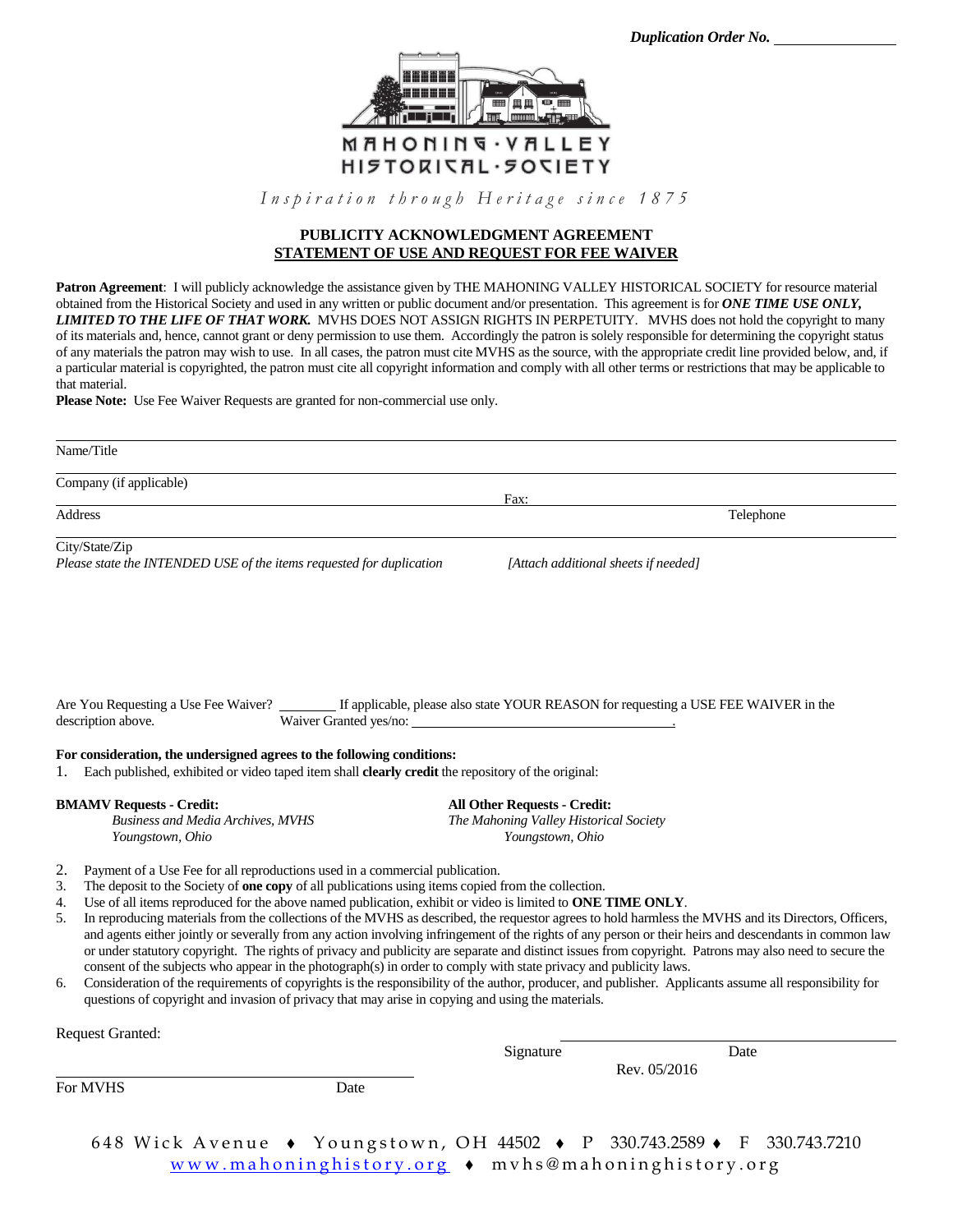# **WARNING OF COPYRIGHT RESTRICTIONS**

**Warning concerning copyright restriction:** The copyright law of the U. S. (Title 17, United States Code) governs the making of photocopies or other reproductions of copyrighted material. Under certain conditions specified in the law, libraries and archives are authorized to a photocopy or reproduction. One of the specified conditions is that the photocopy or reproduction is not to be "used for any purpose other than private study, scholarship or research." If a user make a request for, or later uses, a photocopy or reproduction for purposes in excess of "fair use," that user may be liable for copyright infringement. **This institution reserves the right to refuse to accept a copying order if, in its judgment, fulfillment of the order would involve violation of copyright law.**

Duplication of items from The Mahoning Valley Historical Society's collections is governed by the policy stated above. Further reproduction of items from the Society's collections is possible only after the completion of a **PUBLICITY ACKNOWLEDGEMENT** and **STATEMENT OF USE Form**. The completion of said form(s) does not imply clearance of any copyright restrictions other than those vested in the Mahoning Valley Historical Society. It is the responsibility of the party using photographs and other duplicates from the collections of The Mahoning Valley Historical Society to ascertain and clear copyright restrictions provided from the Society's collection.

The rights of privacy and publicity are separate and distinct issues from copyright. It is the responsibility of the patron to secure the consent of subjects who appear in the photograph(s) in order to comply with any/all applicable state privacy and publicity laws.

# **Conditions of Reproduction**

1. Reproduction of materials held in the collections of the Mahoning Valley Historical Society are project specific and are one-time use only.

2. The Mahoning Valley Historical Society does not sell duplications, but rather performs the service of reproduction for which a fee is charged.

3. Materials are reproduced for research use only and may not be used for publication, exhibition, or any other public purpose without a written agreement. Items must credit the Mahoning Valley Historical Society.

4. Any publication, exhibition, or other public use of material reproduced from the collections of the Society must credit the Mahoning Valley Historical Society.

5. In requesting reproduction of materials from the collections of the Mahoning Valley Historical Society as described, the requestor agrees to hold harmless the Mahoning Valley Historical Society and its Directors, Officers, and agents either jointly or severally from any action involving infringement of the rights of any person or their heirs and descendants in common law or under statutory copyright.

6. Reproduction of materials in which reproduction rights are reserved must be granted by signed written permission of the persons holding those rights.

7. Consideration of the requirements of copyrights is the responsibility of the author, producer, and publisher. Applicants assume all responsibility for questions of copyright, privacy, publicity issues, and invasion of privacy that may arise in copying and using the materials.

8. The reproduction in their entirety of any of the collections of the Mahoning Valley Historical Society is prohibited.